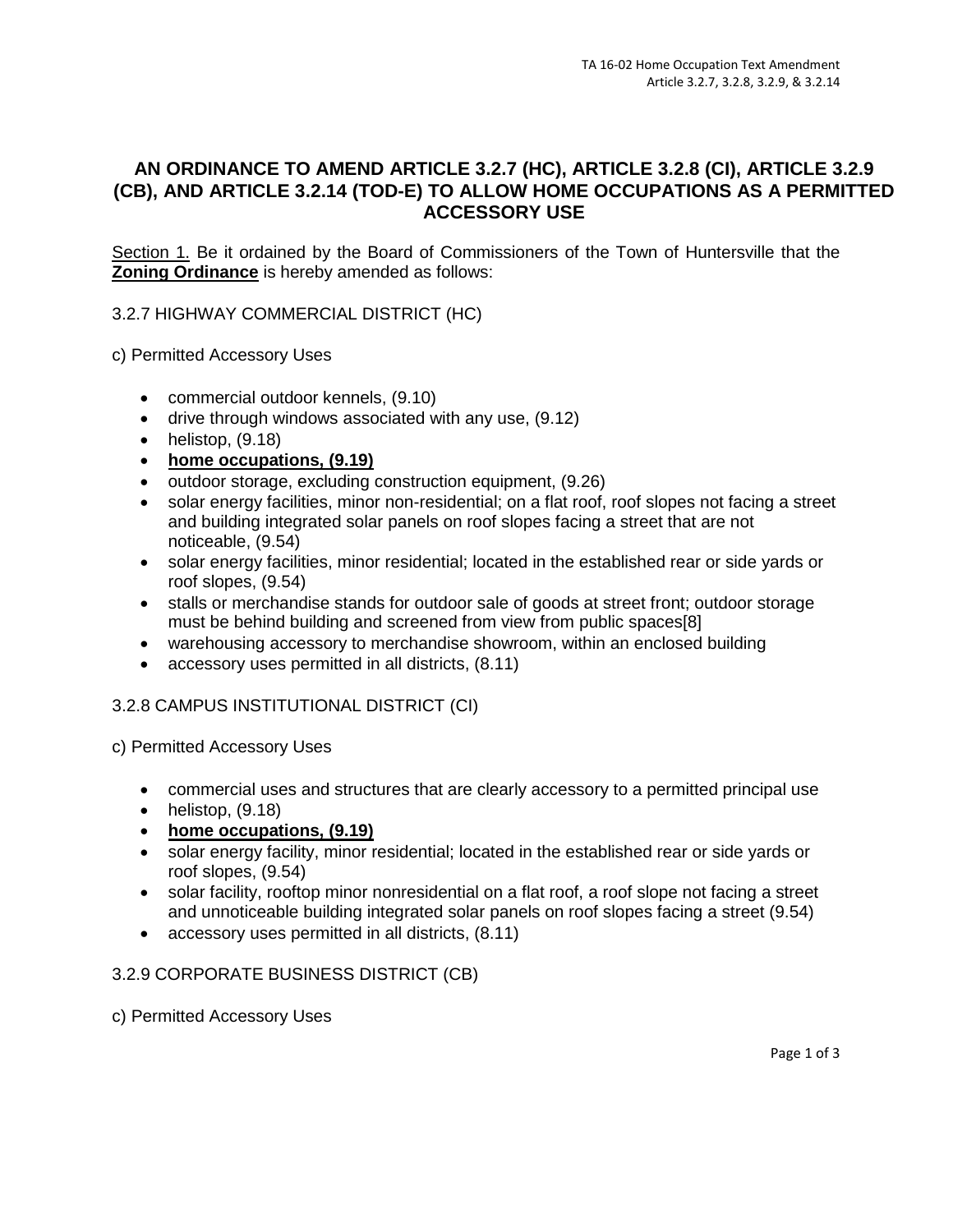- attached single family and multi-family homes intended for use by personnel employed for security or maintenance
- attached single family and multi-family homes in a corporate business development of 400 acres or more, with an approved vested plan so long as:(a). the gross land area of the attached single family and/or multi-family housing development(s) does not exceed 8 percent of the gross land area in the corporate business development; and (b). the number of attached single-family and/or multi-family housing developments within the corporate business development is limited to 2.
- $\bullet$  helistop,  $(9.18)$
- **home occupations, (9.19)**
- outdoor storage, excluding the storage of construction equipment, (9.26)
- retail, restaurant, personal services, branch banks, conference facilities, clinics, indoor recreation and similar workplace support uses up to 10 percent of gross floor area within the business or light industrial park or 70,000 SF, whichever is less
- solar facilities, minor non-residential; on a flat roof, roof slopes not facing a street and building integrated solar panels on roof slopes facing a street that are not noticeable, (9.54)
- solar energy facilities, minor residential; located in the established rear or side yards or roof slopes, (9.54)
- accessory uses permitted in all districts, (8.11)

# 3.2.14 TRANSIT-ORIENTED DEVELOPMENT-EMPLOYMENT DISTRICT (TOD-E)

- c) Permitted Accessory Uses
	- **home occupations, (9.19)**
	- parking lot as an accessory to any permitted principal use, on the same lot or on an abutting lot according to the standards of Article 6
	- retail, restaurant, bars and taverns, personal services, clinics and similar workplace support uses up to 20 percent of first floor area of any building, or of a multi-building project taken as a whole
	- solar energy facilities, minor non-residential; on a flat roof, roof slopes not facing a street and building integrated solar panels on roof slopes facing a street that are not noticeable, (9.54)
	- solar energy facilities, minor residential; located in the established rear or side yards or roof slopes, (9.54)
	- warehousing not to exceed 25% of the finished floor area of the principal use
	- accessory uses permitted in all districts, (8.11)

## **New Text = Bold and Underlined**

Section 2. That this ordinance shall become effective upon adoption.